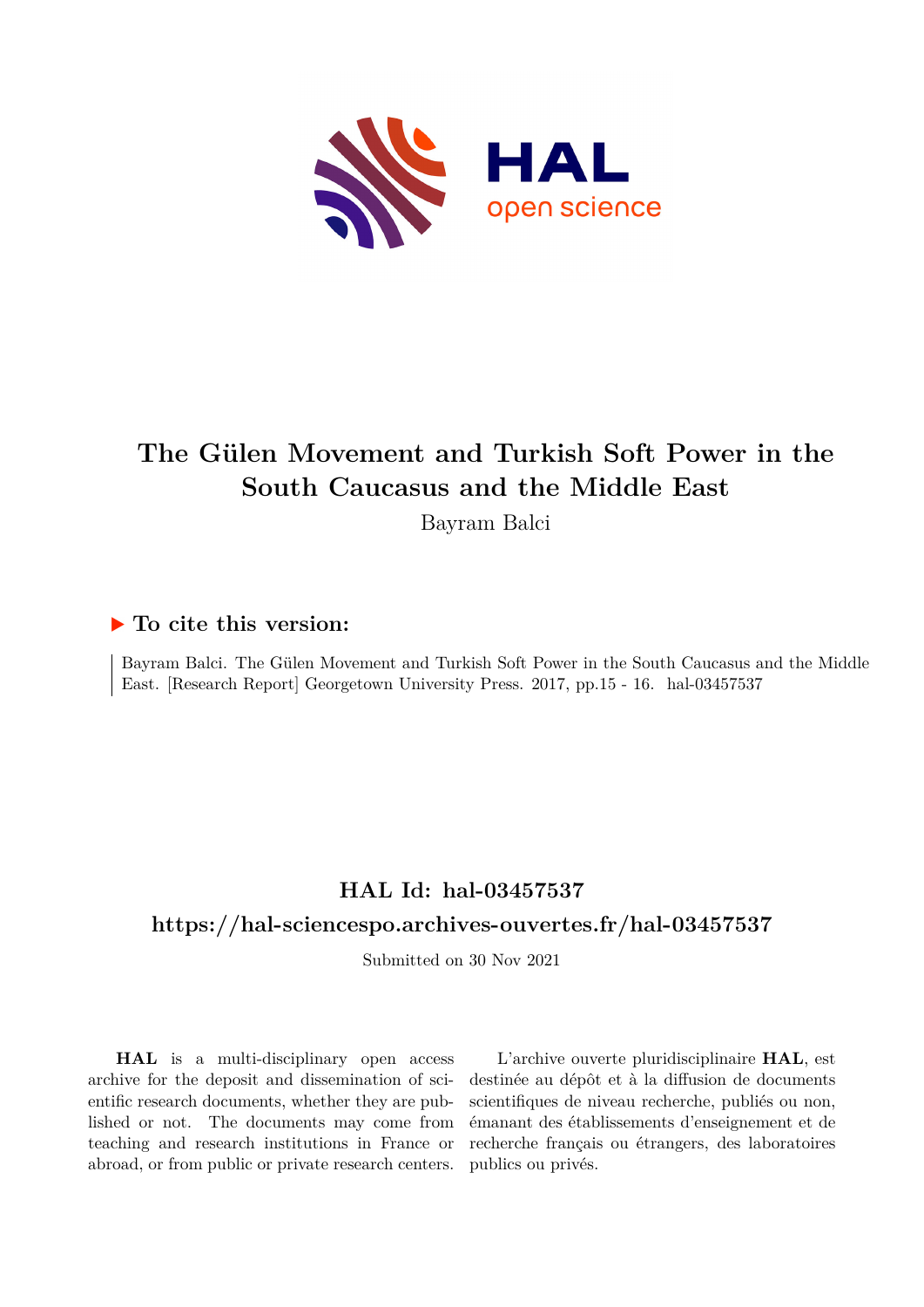#### **8.** *The Gülen Movement and Turkish Soft Power in the South Caucasus and the Middle East*   **Bayram Balci**

This chapter focuses on a concrete case study in Turkey's close neighborhood. I examine the exceptional role played by a social and religious organization that is unique in the Muslim world, namely the movement of Fethullah Gülen. The following questions are addressed: To what extent did the Gülen movement contribute to the development of Turkey's soft power in both the South Caucasus and the Middle East? Reciprocally, how did the Gülen movement benefit from the government's support and prestige to develop its own influence? Finally, I question the durability of the bond between Gülen and Turkey's soft power through the lens of the clash between Gülen, the charismatic leader of the *hizmet* movement, and Recep Tayyip Erdoğan, the even more charismatic leader of the Turkish executive power since 2002.

Today's *hizmet* ("service") and yesterday's *cemaat* ("community" or "congregation") movements are rooted in movements dating back to the late 1960s. Born in 1938, Fethullah Gülen grew up in the eastern part of Turkey, where traditionally conservative and religious ideas are dominant. Like many of his contemporaries in the region living close to the Soviet border, Gülen also grew up with anti-communist sentiments. Significantly, he acquainted himself with the ideas of *naqshibendiyya*, a prestigious Sufi brotherhood of Central Asian origin that had become very influential in Turkey. Additionally, the ideas of Sait Nursi, a leading religious thinker and activist whose ideas and legacy are still very widespread in contemporary Turkey, deeply influenced Gülen's own beliefs. Gülen's career is strongly associated with the *Diyanet*, the official state body that manages religious issues in Turkey.

Religiously speaking, the movement subscribes to a moderate Turkish Sunni Islam with a significant Sufi dimension, a quality shared by most Turkish Islamic movements. The young Fethullah Gülen was an anti-communist nationalist, who displayed a clear admiration for a strong state, and was an early and authentic admirer of the Ottoman legacy. Different from other Turkish movements, the Gülen *cemaat* is very active in the social sphere, especially in education and the media. Its members manage strong media groups as well as an impressive network of private schools, prep schools, private dormitories, and other educational institutions across the country.

When the AKP (Adalet ve Kalkınma Partisi) came to power in 2002, things changed in Turkey. The AKP shifted the focus of its foreign policy from securitization to desecuritization of the state. The demands for democratization in the context of Turkish candidacy to the European Union justified the AKP reforms to limit the role of the army in Turkish politics. In the early 2000s, both the AKP and Gülen movement had converging interests. Both share the same social grass roots, i.e. the conservative Anatolian elites that had been excluded and marginalized by the more Westernized Kemalist elites for many years. Their interpretation of Islam shared commonalities, although the AKP was historically and relatively more influenced by the Muslim Brotherhood ideology, and Gülen by the more mystical Sufi Islam of Central Asian origin. Despite minor differences, the political Islam of the AKP and the more social Islam of the *cemaat* shared enough of a common ground to build an alliance. This common ground also shared a common rival in the powerful military and the Kemalist elites who were both very